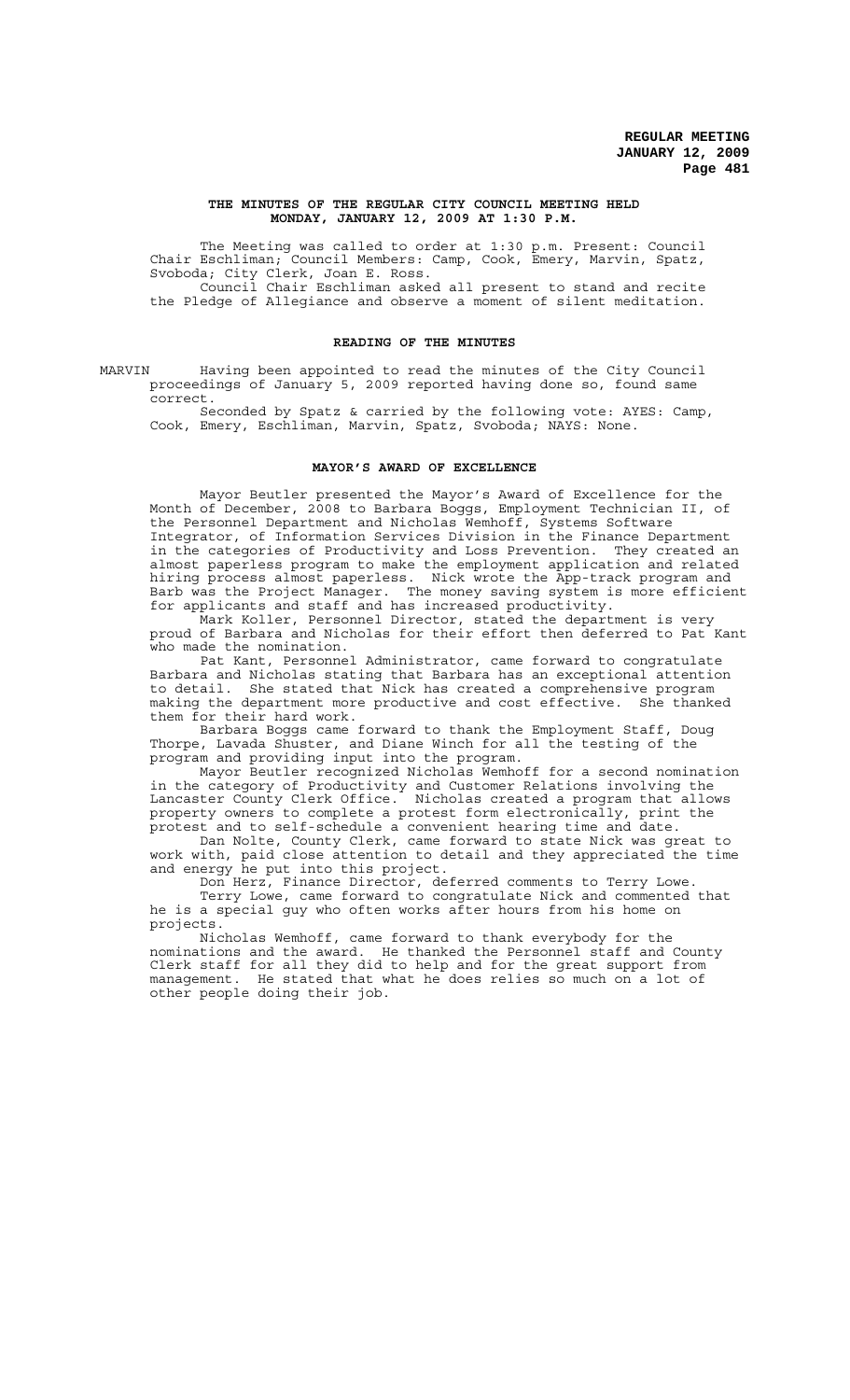#### **BOARD OF EQUALIZATION**

The Board of Equalization met at 1:44 p.m. in the City Council Chambers of the County-City Building in Lincoln, Nebraska as required by law.

Members Present: Jon Camp, Jonathan Cook, Doug Emery, Robin Eschliman, Dan Marvin, John Spatz, Ken Svoboda. DEPUTY CLERK Our first order of business is to elect a chairperson. CAMP Nominated Robin Eschliman. Seconded by Marvin & carried by the following vote: AYES: Camp, Cook, Emery, Eschliman, Marvin, Spatz, Svoboda; NAYS: None. ESCHLIMAN Took the chair and proceeded with the reading of the procedures to be followed for the public hearing on matters presented to the Board.

## **PUBLIC HEARING**

PAVING UNIT 140, BEING IN NORTH 36<sup>TH</sup> STREET BETWEEN VINE AND W STREETS - Holly Lionberger, Public Works & Utilities Engineering Dept., came forward to state a petitioner, Jake Whitaker, had requested this gravel road be paved. This project was completed last fall at a total cost of \$69,602.97 which is part of the Highway Bond at a reduction of 50% for the property owner leaving a City Subsidy of \$34,801.60. The proposed assessment rate is \$61.27. Doug Emery, Council Member, asked how that compared to what was projected?

Ms. Lionberger answered the original estimate in the Resolution was a total cost of \$55,000 with an assessed rate of \$48.67.

### **VOTING SESSION**

PAVING UNIT 140, BEING IN NORTH 36 $^{TH}$  STREET BETWEEN VINE AND W STREETS -CAMP Moved approval. Seconded by Svoboda & carried by the following vote: AYES: Camp, Cook, Emery, Eschliman, Marvin, Spatz, Svoboda; NAYS: None.

#### **ADJOURNMENT**

# **1:49 P.M.**

CAMP Moved to adjourn Sine Die the Board of Equalization meeting. Seconded by Svoboda & carried by the following vote: AYES: Camp, Cook, Emery, Eschliman, Marvin, Spatz, Svoboda; NAYS: None.

## **REGULAR CITY COUNCIL MEETING CONVENED AT 1:49 P.M.**

#### **PUBLIC HEARING**

APPOINTING MATT MCNAIR TO THE LINCOLN ELECTRIC SYSTEM ADMINISTRATIVE BOARD, TO REPLACE RON MELBYE, FOR A THREE-YEAR TERM EXPIRING DECEMBER 31, 2011 - Matt McNair, no address given, came forward to thank the Mayor for nominating him and to state he looked forward to serving on the board. This matter was taken under advisement.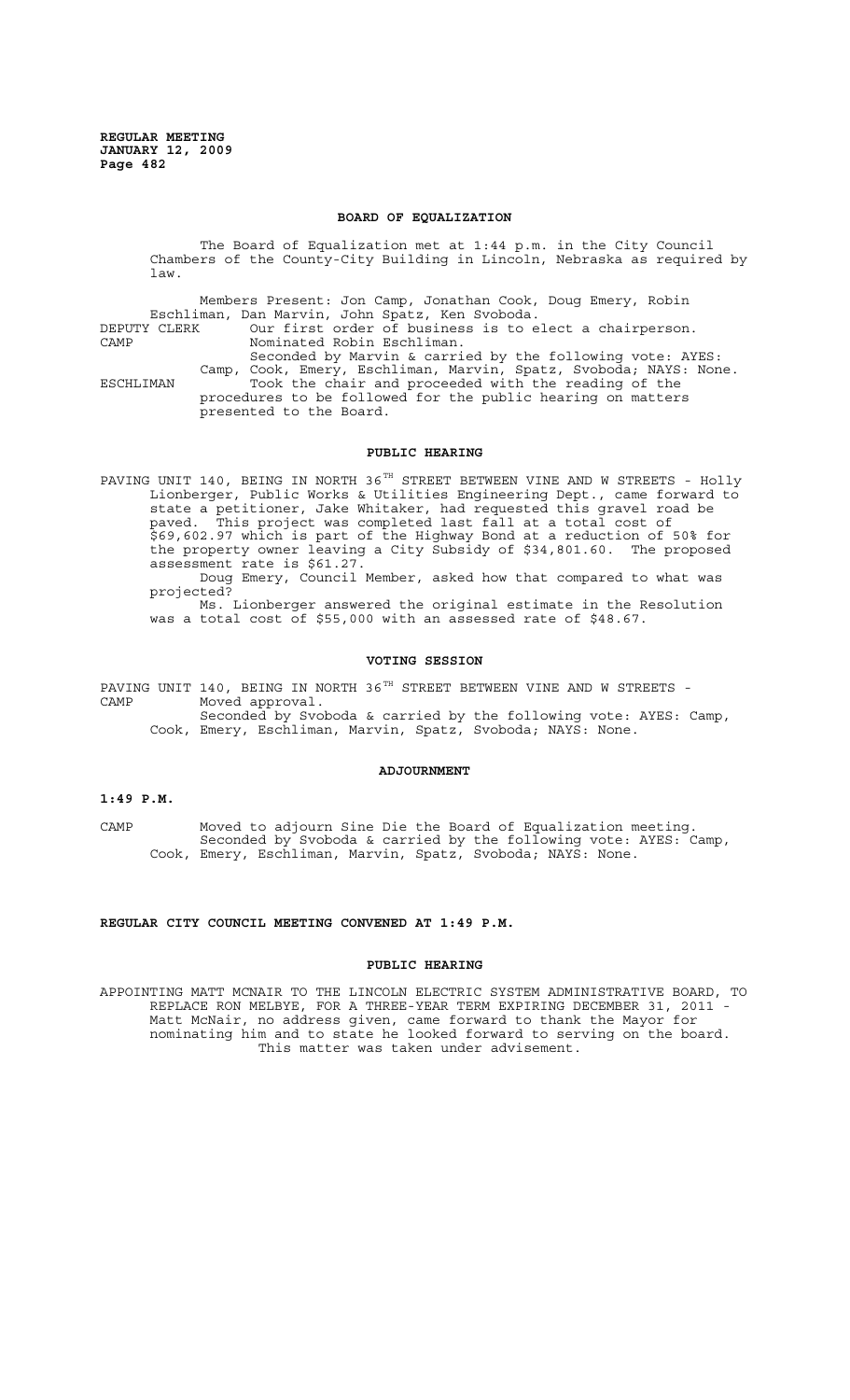APPLICATION OF NAM V. DUONG DBA NAM'S FOR A CLASS C LIQUOR LICENSE AT 940 NORTH 27TH STREET - Steve Henrichsen, Planning Department, came forward to state as per Brian Will the applicant will withdraw the application because they do not meet the zoning for this site either as a restaurant or a bar.

This matter was taken under advisement.

- CHANGE OF ZONE 08058 APPLICATION OF BRIAN AND DEBRA MARSHALL AND EARL VISSER FOR A CHANGE OF ZONE FROM R-2 RESIDENTIAL DISTRICT TO R-T RESIDENTIAL TRANSITION DISTRICT ON PROPERTY GENERALLY LOCATED AT 3333 A STREET AND 3345 A STREET. (RELATED ITEMS 08-170, 09R-8);
- USE PERMIT 08002 APPEAL OF LINDA M. WITFOTH FROM THE PLANNING COMMISSION APPROVAL OF USE PERMIT 08002 TO ALLOW OFFICE AND RESIDENTIAL USES AS PERMITTED USES ON PROPERTY LOCATED AT 3333 A STREET AND 3345 A STREET. (RELATED ITEMS 08-170, 09R-8) (ACTION DATE: 1/26/09)- Brian Marshall, 3333 A Street, owner of Envison Staffing a full service staffing company such as clerical, personal assistants, general laborers, warehouse assembly, light industrial, and in the future non-medical in-home care. He stated they have received approval from the Planning Commission, unanimous support from the 40 $^{\text{th}}$  and A Neighborhood Association, and presented a petition in support from the neighborhoods residential establishments and from business owners in the area with the exception of two that were in opposition on the south side from their area.

Deborah Marshall, 3333 A Street, she was informed by Building and Safety to operate a home based business she needs to occupy the home. She has since formerly made this her legal place of residence, but does not live here. The house was purchased for their business because of the demographics and the convenience of some of the other retail opportunities. There are no employees at this residence at this time. The concern of privacy and safety will be addressed by putting up a fence, planting in shrubs and will pave the back for parking. Other issues are being addressed as well. If applicant would move, since it is zoned RT, new owners would need to apply for a new Use Permit. The address 3345 A Street is owned by Earl Visser and is part of this application to provide a common driveway between the two properties and by re-zoning his property it could provide more opportunities should he sell his properties.

Tracy Corr, 1001 S. 37<sup>th</sup> Street, President of the 40<sup>th</sup> and A Street Neighborhood Association. The Neighborhood Board decided this project would be relatively low volume traffic wise and would fit nicely in the business section of the neighborhood so therefore are in favor.

Michael Barna, 3336 Washington Street, came forward in opposition and presented a signed petition against the Change of Zone and Use Permit. There is a concern what would happen to the property if this business failed and how would this property be for residential with the backyard being paved?

Larry Baus, 3000 O'Reilly Dr., President of Maggie Properties, owner of the shopping center directly across the street from the zoning change and owns and operates Wagner's Food Pride. He came forward in opposition of the zoning change. The applicants never did talk to him and had used his parking lot without permission which he is concerned may continue.

Linda Witfoth, 3336 Washington St., came forward in opposition with concerns with this being a business and with the parking concerns. Seth Witfoth, 3336 Washington, came forward in opposition.

Steve Henrichsen, Planning Department, the R-T zoning alone does not allow you to need the use permit. Once the use permit and zoning are approved the applicant has the ability to come back and administratively amend a use permit to do a different site plan. The Planning Director has the discretion to approve an administrative amendment to that use permit once it's granted.

Deborah and Brian Marshall came forward for rebuttal. This matter was taken under advisement.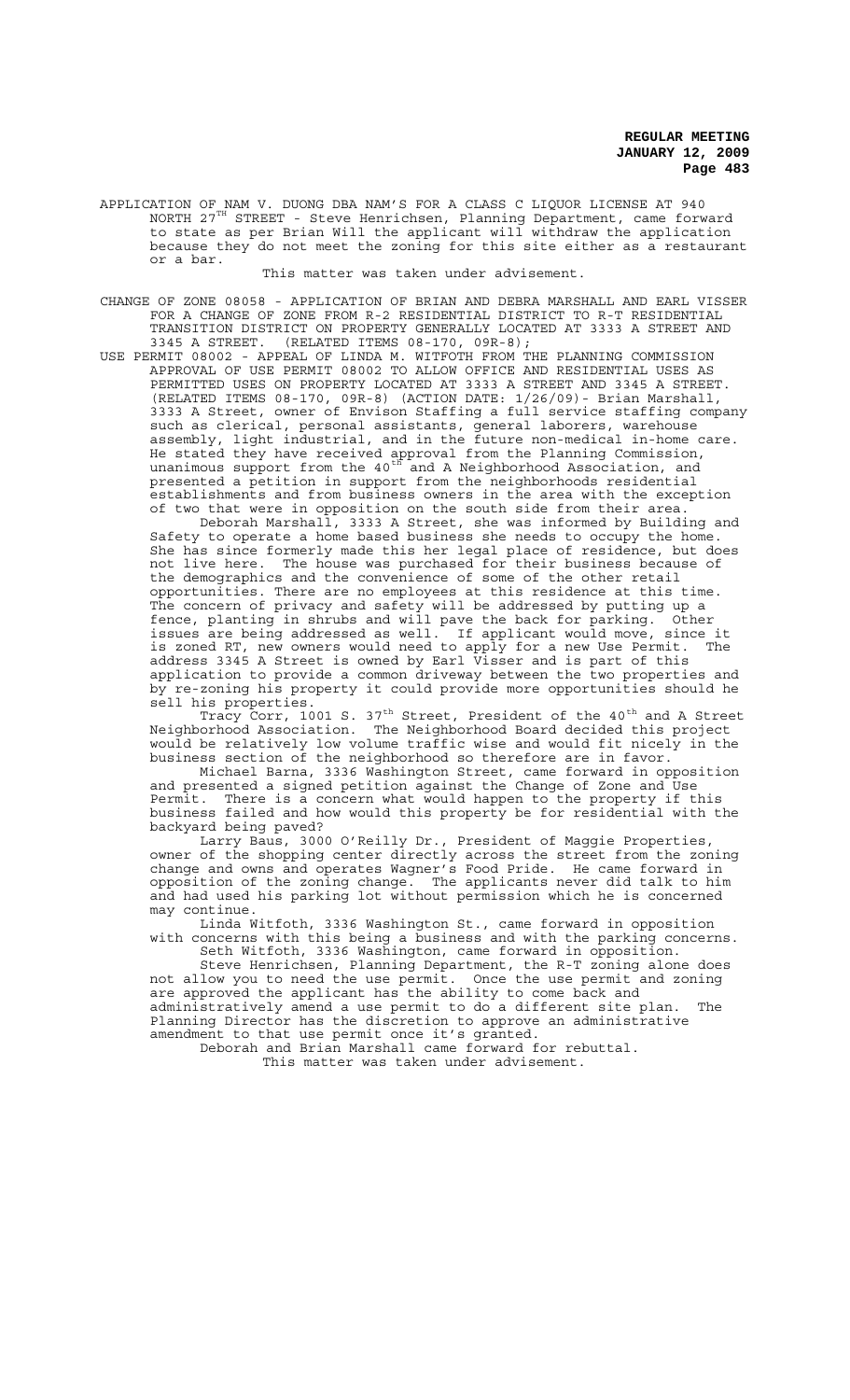- VACATION 08004 VACATING PORTIONS OF VINE STREET, S STREET, NORTH 20  $^{\texttt{TH}}$ STREET, R STREET, NORTH 18TH STREET, THE EAST-WEST ALLEY IN NORTH 20TH STREET, AND THE EAST-WEST ALLEY IN NORTH 18TH STREET NORTH OF VINE STREET, GENERALLY LOCATED BETWEEN NORTH 18TH STREET AND NORTH 22ND STREET AND R STREET TO VINE STREET - Mike Johnson, Land Surveyor for Olsson Associates, came forward to state he prepared the petitions for the vacation of public ways and was available to answer questions. This matter was taken under advisement.
- CHANGE OF ZONE 08059 AMENDING CHAPTER 27.69 OF THE LINCOLN MUNICIPAL CODE RELATING TO SIGNS BY AMENDING SECTIONS 27.69.047 AND 27.69.049 TO ELIMINATE RESTRICTIONS REGARDING THE LOCATION OF SIGNS WITHIN 660 FEET OF A DESIGNED INTERSTATE AND REPEALING SECTIONS 27.69.047 AND 27.69.049 AS HITHERTO EXISTING - Dennis Plachy, 1120 N. 18<sup>th</sup> Street, representing Omaha Neon Sign Company, came forward to allow the property owner some flexibility to have a sign anywhere on the premises instead of right next to the building. He stated this came about because of the new Holiday Inn at the Airport.

This matter was taken under advisement.

CHANGE OF ZONE 08062 - APPLICATION OF LIGHTHOUSE FOR A CHANGE OF ZONE FROM R-4 RESIDENTIAL DISTRICT TO R-6 RESIDENTIAL DISTRICT, ON PROPERTY GENERALLY LOCATED EAST OF THE SOUTHEAST CORNER OF SOUTH 26TH STREET AND N STREET - William Michener, 2601 N Street, Executive Director of the Lighthouse, stated this came about to expand their special use permit to the property east of the new building to be used as a community garden green space. The young people will help grow the produce to be used in the Lighthouse kitchen and it will be extended to the community for their use as well. Non-profit, religious, educational, and philanthropic institutions are only permitted in the R-6, R-7, & R-8 districts so without this change of zone they would not be able to include this lot in this special permit for the gardens.

This matter was taken under advisement.

CHANGE OF ZONE 08063 - AMENDING SECTION 27.69.090 OF THE LINCOLN MUNICIPAL CODE RELATING TO PERMITTED SIGNS FOR CHURCHES, SCHOOLS AND COMMUNITY PLAYHOUSES TO CONDITIONALLY ALLOW AN ELECTRONIC CHANGEABLE COPY SIGN FRONTING ON AN ARTERIAL STREET; AND REPEALING SECTION 27.69.090 AS HITHERTO EXISTING - Cleve Reeves, 1909 Ryons Street, came forward as President of the Community Playhouse Board to request permission to install an electronic changeable sign. The neighbors will not be contacted until the money is received from the donor. The sign is 6' tall and 11' wide and would set back 40'from roadway. Trees would be trimmed for better visibility of the sign.

Tim Gergen, 1111 Lincoln Mall, Ste. 111, came forward as a member of the Community Playhouse Board stated this sign would be used to advertise educational activities as well as the plays. The sign can be 75% LED and is to be in use from 7:00 a.m. to 11:00 p.m. Reports have shown that safety issues have not increased or decreased in the area of electronic signs.

Bob Everitt, 7521 S. 36<sup>th</sup> Street, Community Playhouse Board member, stated that a lot of people don't know the Playhouse is at this location and they will be careful to make this an improvement to the neighborhood.

Steve Henrichsen, Planning Dept., stated this change will address the interest of several churches and private schools expressing an interest in electronic changeable signs. This will apply to all busy arterial streets with certain conditions such as messages have to hold for three seconds and has to be 150' from side or rear setback to residential property. Playhouses are not listed under the special permit section so will research this and put in writing to the Council whether it is under private schools or maybe considered a pre-existing special permit.

This matter was taken under advisement.

# TOOK BREAK 3;37 p.m. **RECONVENED** 3:50 p.m.

APPROVING A COOPERATIVE AGREEMENT BETWEEN THE NEBRASKA DEPARTMENT OF ENVIRONMENTAL QUALITY AND THE CITY OF LINCOLN REGARDING STATE OF NEBRASKA GRANT FUNDING FROM THE STORMWATER MANAGEMENT PLAN. (12/1/08 - PLACED ON PENDING INDEFINITELY) (REQUEST TO REMOVE FROM PENDING FOR P.H. & ACTION 1/12/09) (1/5/09 - REMOVED FROM PENDING TO HAVE P.H. & ACTION 1/12/09) - Ben Higgins, Public Works & Utilities Dept., stated this is an agreement w/NDEQ providing funding for the City to assist in implementing the City's mandated stormwater program. The cost will be im agreement wyndig providing randing for the erty to district in<br>implementing the City's mandated stormwater program. The cost will be<br>\$539,508 which requires a 25% match of \$108,000. The grant will start as soon as this is approved and will end in 2010.

This matter was taken under advisement.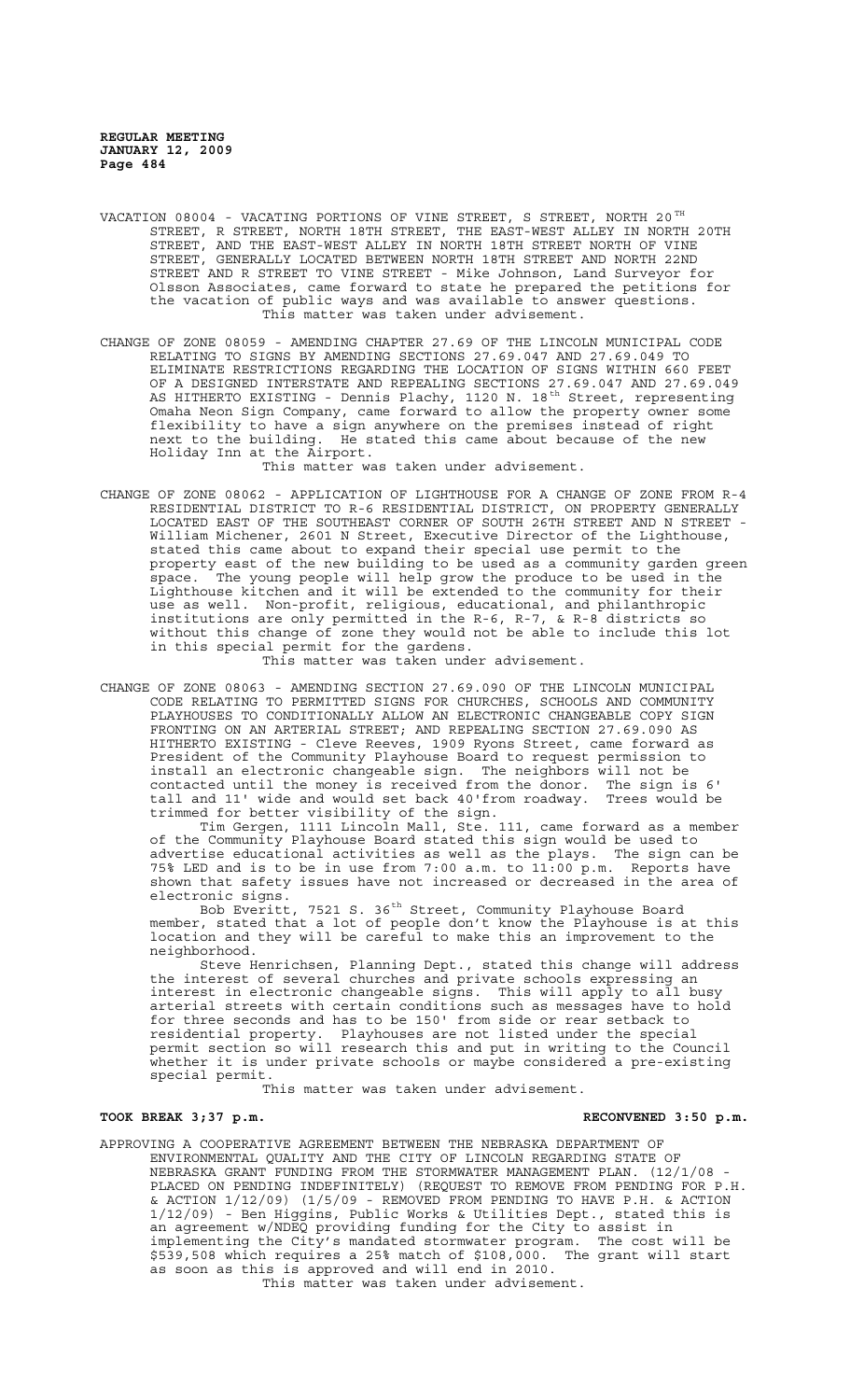ACCEPTING THE REPORT OF NEW AND PENDING CLAIMS AGAINST THE CITY AND APPROVING DISPOSITION OF CLAIMS SET FORTH FOR THE PERIOD OF DECEMBER 1 - 31, 2008 - Jon Camp, Council Member, asked City Attorney Hendry to analyze the last couple of years how many claims are involving City vehicles? CAMP Moved to delay public hearing and action on the claim of Dale and Nancy Schmidt until the January 26, 2009 meeting. Seconded by Emery & carried by the following vote: AYES: Camp, Cook, Emery, Eschliman, Marvin, Svoboda; NAYS: Spatz. This matter was taken under advisement.

APPROVING AND RATIFYING AN AGREEMENT BETWEEN THE CITY, LANCASTER COUNTY AND THE UNIVERSITY OF NEBRASKA BOARD OF REGENTS ON BEHALF OF THE COLLEGE OF DENTISTRY FOR THE CLINICAL TRAINING OF DENTAL AND DENTAL HYGIENE STUDENTS AT THE LINCOLN-LANCASTER COUNTY HEALTH DEPARTMENT FOR A TERM OF JULY 1, 2008 THROUGH JUNE 30, 2011 - Judy Halstead, Health Department, stated this is a three year agreement which is similar to the multiple annual agreements in the past allowing the Dental and Hygiene Students to provide care at the Lincoln Lancaster County Health Department to their patients under the supervision of the contractual dentists and the Dental College Faculty. This allows for more dental students to participate at the Health Department during the renovation of the Dental College.

This matter was taken under advisement.

WAIVER 08008 - APPLICATION OF ROBERT SNELL TO WAIVE THE REQUIREMENTS OF THE LAND SUBDIVISION ORDINANCE TO INSTALL SIDEWALKS ALONG THE WEST SIDE OF SOUTH 39TH STREET ABUTTING LOTS 1 AND 2, SNELL ADDITION, GENERALLY LOCATED AT SOUTH 39TH STREET AND CALVERT STREET - Robert Snell, 3060 Stratford Avenue, came forward to request the waiver to install sidewalks because he has since sold his property and would be estimated to be approximately \$4,600 to install the sidewalk which will go no where.

This matter was taken under advisement.

**\*\* END OF PUBLIC HEARING \*\***

# **COUNCIL ACTION**

# **REPORTS OF CITY OFFICERS**

APPOINTING MATT MCNAIR TO THE LINCOLN ELECTRIC SYSTEM ADMINISTRATIVE BOARD, TO REPLACE RON MELBYE, FOR A THREE-YEAR TERM EXPIRING DECEMBER 31, 2011 - CLERK read the following resolution, introduced by Dan Marvin, who moved its adoption:<br>A-85197 BE IT R

BE IT RESOLVED by the City Council of the City of Lincoln, Nebraska: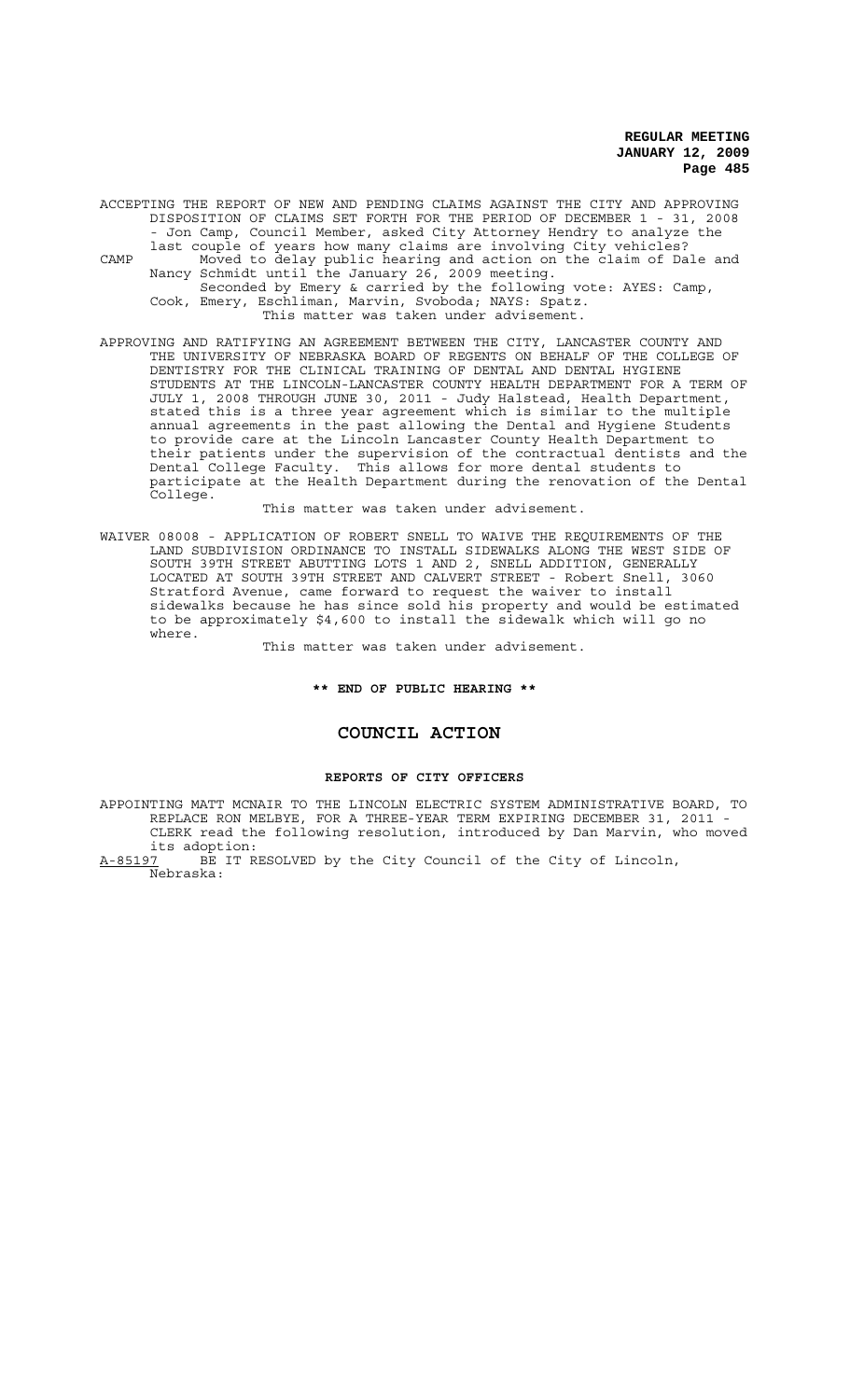That the appointment of Matt McNair to the Lincoln Electric System Administrative Board, to replace Ron Melbye, for a three-year term expiring December 31, 2011 is hereby approved.

Introduced by Dan Marvin Seconded by Emery & carried by the following vote: AYES: Camp, Cook, Emery, Eschliman, Marvin, Spatz, Svoboda; NAYS: None.

REAPPOINTING JOHN "JACK" LORENZEN AND MATT MORRISSEY TO THE WATER CONDITIONING BOARD OF EXAMINERS FOR THREE-YEAR TERMS EXPIRING SEPTEMBER 4, 2011 - CLERK read the following resolution, introduced by Dan Marvin, who moved

its adoption:<br><u>A-85198</u> BE IT R BE IT RESOLVED by the City Council of the City of Lincoln, Nebraska:

That the reappointment of John "Jack" Lorenzen and Matt Morrissey to the Water Conditioning Board of Examiners for three-year terms expiring September 4, 2011 is hereby approved.

Introduced by Dan Marvin Seconded by Emery & carried by the following vote: AYES: Camp, Cook, Emery, Eschliman, Marvin, Spatz, Svoboda; NAYS: None.

REAPPOINTING JAMES LAMPHERE TO THE GOVERNMENT ACCESS AND INFORMATION COMMITTEE FOR A TWO-YEAR TERM EXPIRING JANUARY 1, 2011 - CLERK read the following

resolution, introduced by Dan Marvin, who moved its adoption:<br>A-85199 BE IT RESOLVED by the City Council of the City of Linco BE IT RESOLVED by the City Council of the City of Lincoln Nebraska:

That the reappointment of James Lamphere to the Government Access and Information Committee for a two-year term expiring January 1, 2011 is hereby approved.

Introduced by Dan Marvin Seconded by Emery & carried by the following vote: AYES: Camp, Cook, Emery, Eschliman, Marvin, Spatz, Svoboda; NAYS: None.

REAPPOINTING DWIGHT BROWN JR., JIM ELSENER AND GREG KEY TO THE CITIZEN POLICE ADVISORY BOARD FOR THREE-YEAR TERMS EXPIRING NOVEMBER 17, 2011 - CLERK read the following resolution, introduced by Dan Marvin, who moved its adoption:

A-85200 BE IT RESOLVED by the City Council of the City of Lincoln, Nebraska:

That the reappointment of Dwight Brown Jr., Jim Elsener and Greg Key to the Citizen Police Advisory Board for three-year terms expiring November 17, 2011 is hereby approved.

Introduced by Dan Marvin Seconded by Emery & carried by the following vote: AYES: Camp, Cook, Emery, Eschliman, Marvin, Spatz, Svoboda; NAYS: None.

REAPPOINTING KEN SVOBODA TO THE DISTRICT ENERGY CORPORATION FOR A TWO-YEAR TERM EXPIRING DECEMBER 31, 2010 - CLERK read the following resolution, introduced by Dan Marvin, who moved its adoption:

A-85201 BE IT RESOLVED by the City Council of the City of Lincoln, Nebraska:

That the reappointment of Ken Svoboda to the District Energy Corporation for a two-year term expiring December 31, 2010 is hereby approved.

Introduced by Dan Marvin Seconded by Emery & carried by the following vote: AYES: Camp, Cook, Emery, Eschliman, Marvin, Spatz, Svoboda; NAYS: None.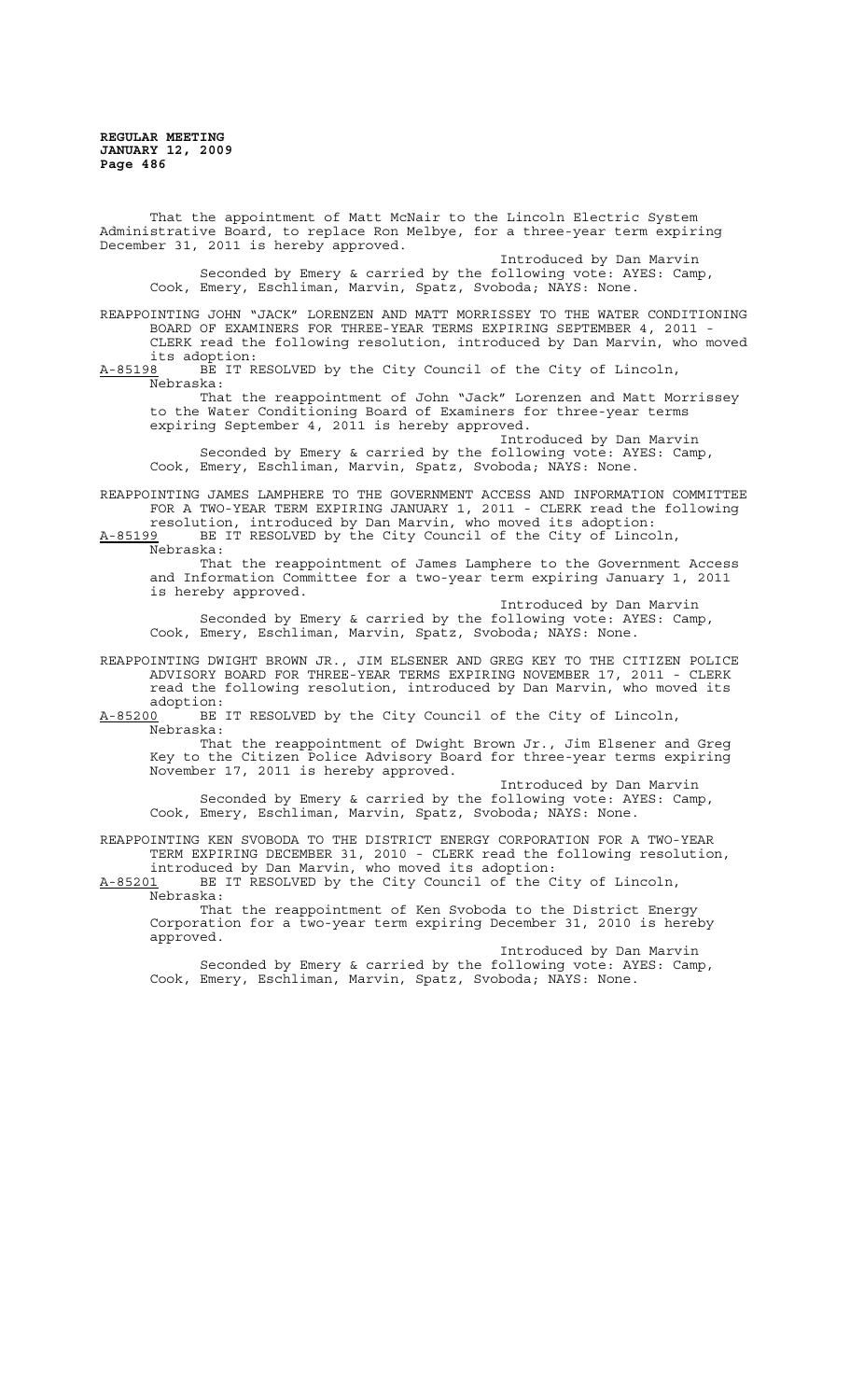APPOINTING JAMES O'HANLON TO THE AUDITORIUM ADVISORY BOARD FOR A TERM EXPIRING AUGUST 31, 2014 - CLERK read the following resolution, introduced by Dan Marvin, who moved its adoption: A-85202 BE IT RESOLVED by the City Council of the City of Lincoln,  $A-85202$  BE  $B-85202$  BE That the appointment of James O'Hanlon to the Auditorium Advisory Board for a term expiring August 31, 2014 is hereby approved.

Introduced by Dan Marvin Seconded by Emery & carried by the following vote: AYES: Camp, Cook, Emery, Eschliman, Marvin, Spatz, Svoboda; NAYS: None.

APPOINTING SCOTT HATFIELD TO THE CITIZEN POLICE ADVISORY BOARD FOR A THREE-YEAR TERM EXPIRING NOVEMBER 17, 2011 - CLERK read the following resolution, introduced by Dan Marvin, who moved its adoption:

A-85203 BE IT RESOLVED by the City Council of the City of Lincoln,  $A-85203$  BE<br>Nebraska:

That the appointment of Scott Hatfield to the Citizen Police Advisory Board for a three-year term expiring November 17, 2011, is hereby approved.

Introduced by Dan Marvin Seconded by Emery & carried by the following vote: AYES: Camp, Cook, Emery, Eschliman, Marvin, Spatz, Svoboda; NAYS: None.

APPOINTING ALEX PAINE TO THE PARKS AND RECREATION ADVISORY BOARD FOR A TERM EXPIRING JUNE 1, 2009 - CLERK read the following resolution, introduced by Dan Marvin, who moved its adoption:

A-85204 BE IT RESOLVED by the City Council of the City of Lincoln, Nebraska:

That the appointment of Alex Paine to the Parks and Recreation Advisory Board for a term expiring June 1, 2009, is hereby approved. Introduced by Dan Marvin

Seconded by Emery & carried by the following vote: AYES: Camp, Cook, Emery, Eschliman, Marvin, Spatz, Svoboda; NAYS: None.

- REPORT FROM CITY TREASURER OF TELECOMMUNICATIONS OCCUPATION TAX FOR THE MONTH OF JULY 1, 2008 TO SEPTEMBER 30, 2008: CA AFFINITY; OCTOBER, 2008: NEW CINGULAR WIRELESS PCS, CRICKET, AT&T, USCOC OF GREATER IOWA, TWC DIGITAL PHONE, SPRINT SPECTRUM, WINDSTREAM NEBRASKA, WINDSTREAM SYSTEMS OF THE MIDWEST, SPRINT, GUARANTEED PHONE SERVICE, GRANITE, VERIZON SELECT, ACN, BUSINESS PROD. SOLUTIONS, WHO'S CALLING, VIAERO WIRELESS, TELECORP, USCOC OF NEBRASKA/KANSAS, TCG OMAHA, GLOBAL CROSSING, BROADWING, ONSTAR CORP., VERIZON LONG DISTANCE, UCN, WORKING ASSETS FUNDING SERVICE, QWEST, MCLEODUSA, TRANS NATIONAL COMM. INTERNATIONAL, PRIMUS, XO, VIRGIN MOBILE USA, IBM GLOBAL SERVICES-NS DIV., CIMCO, INTELLICALL OPERATOR SERVICES, TON SERVICES, QUANTUM SHIFT, KDDI AMERICA, EARTHLINK, ATI, CINCINNATI BELL ANY DISTANCE, TRACFONE WIRELESS, ARIZONA TELEPHONY, GLOBALSTAR USA, VOICECOM, NEW EDGE NETWORKS, NORSTAN NETWORK, BT AMERICAS, NETWORK BILLING SYSTEMS, BUSINESS TELECOM.; NOVEMBER, 2008: NEXTEL, SPRINT, SPRINT SPECTRUM, MCI, NEXTEL WEST, D&D, ALLTEL, ALLTEL COMM. OF NEBRASKA, TRI-M, ZONE TELECOM., GTC, LIGHTYEAR NETWORK SOLUTIONS, ENHANCED COMM. NETWORK, NETWORK BILLING SYSTEMS, BT AMERICAS, BUSINESS TELECOM., LDMI, NORSTAN NETWORK, SBC LONG DISTANCE, GLOBALCOM, FIRST COMM., NOSVA LIMITED PARTNERSHIP, WHOLESALE CARRIER SERVICES, COVISTA, NOS COMM., 360NETWORKS (USA), VIAERO WIRELESS, UNITE PRIVATE NETWORKS, ATS MOBILE TELEPHONE, SPECTROTEL, INC. - CLERK presented said report which was placed on file in the Office of the City Clerk. **(20)**
- REPORT FROM CITY TREASURER OF FRANCHISE TAX FOR THE MONTH OF OCTOBER, 2008 AND NOVEMBER, 2008 FROM BLACK HILLS/NEBRASKA GAS UTILITY CO., LLC - CLERK presented said report which was placed on file in the Office of the City Clerk. **(16-1)**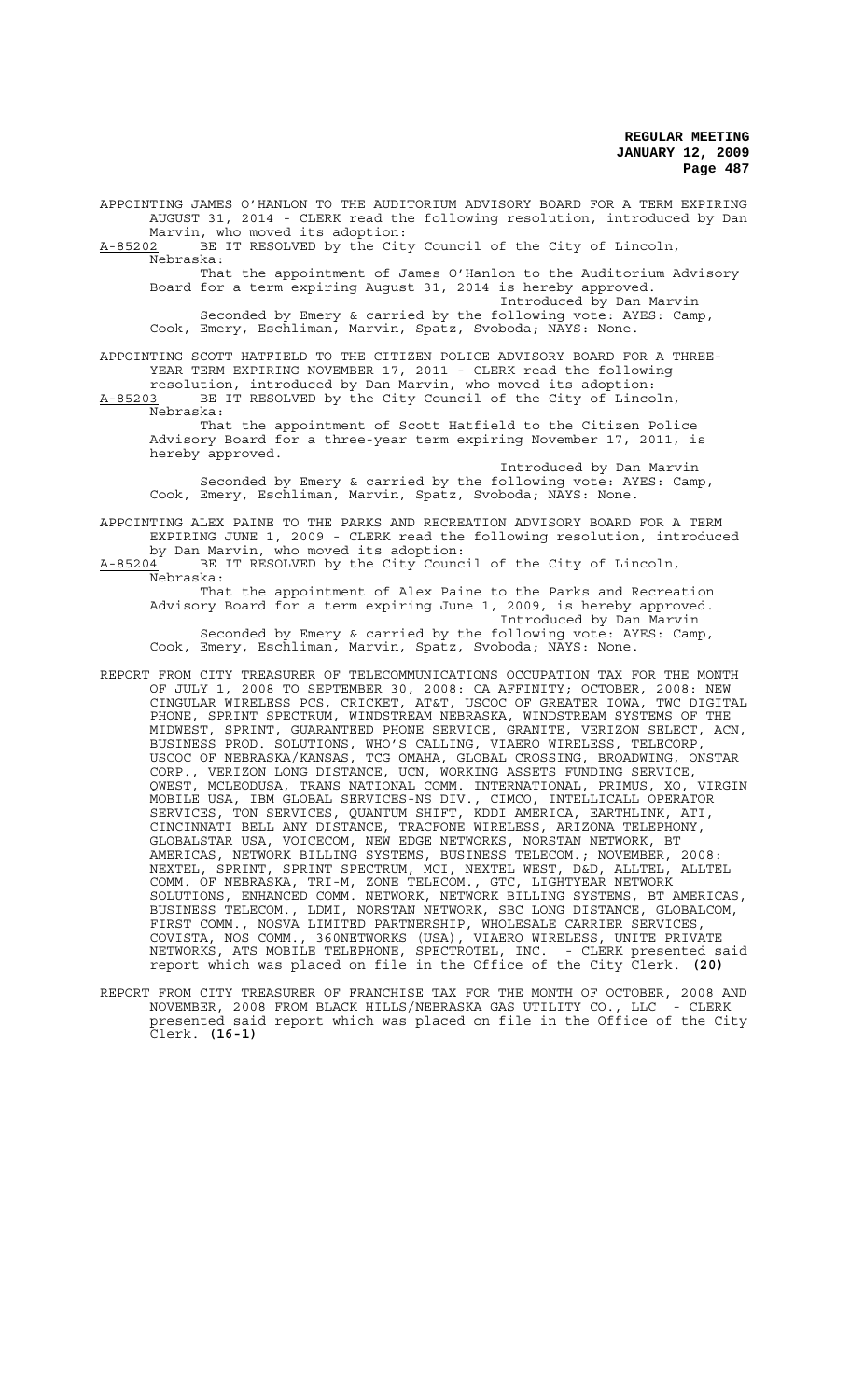- REPORT FROM CITY TREASURER OF E911 TELECOMMUNICATION OCCUPATION TAX FOR NOVEMBER, 2008: LEVEL 3 COMM., AT&T COMM. OF MIDWEST, TWC DIGITAL PHONE, 8X8, INC., ACN COMM. SERVICES, COMTEL TELCOM ASSETS - CLERK presented said report which was placed on file in the Office of the City Clerk. **(20)**
- REPORT OF LINCOLN WATER & WASTEWATER SYSTEM RECAPITULATION OF DAILY CASH RECEIPTS FOR DECEMBER 2008 - CLERK presented said report which was placed on file in the Office of the City Clerk. **(8-71)**
- REPORT FROM CITY TREASURER OF CITY CASH ON HAND AT THE CLOSE OF BUSINESS NOVEMBER 30, 2008 - CLERK presented said report which was placed on file in the Office of the City Clerk. **(5-21)**

### **PETITIONS & COMMUNICATIONS**

THE FOLLOWING HAVE BEEN REFERRED TO THE PLANNING DEPT.: Change of Zone 05026B - App. of Olsson Associates for an amendment to the Apple's Way PUD to adjust setbacks in the R-1 zoning district & to expand the boundary of the PUD to include an outlot for a subdivision identification sign on property at S.  $66^{th}$  Street and Highway 2. Change of Zone 08051 - App. of Reserve Development, LLC from AGR to R-3 on property located southwest of SW 12<sup>th</sup> Street and W. Denton Road. Change of Zone 08064 - App. of Director of Planning to amend Section 27.11.080 of the LMC relating to height and area regulations in the R-1 to reduce required side yards of single-family dwelling lots in existence on November 2, 1953 to a width of not less than 10% of the width of the lot, but not less than 5 feet and repealing Section 27.11.080 of the LMC. Change of Zone 08066 - App. of Director of Urban Development, Antelope Village PUD for a PUD District designation of property northeast of N. 23<sup>rd</sup> Street and P Street and modifications to the standards of the underlying zoning district, subdivision ordinance and design standards. Change of Zone 08067 - App. of Director of Urban Development from R-6 to B-3 and from I-1 to B-3 on property at North 26<sup>th</sup> Street and W Street. Change of Zone 08068 - App. of Director of Planning amending Section 27.71.190 of the LMC relating to Building Line Districts to provide that the street centerlines referred to in this section are those shown on the Lincoln Building Line District Map dated November 1, 1985 as amended and repealing Section 27.71.190 of the LMC. Change of Zone 08069 - App. of Director of Planning to adjust the Building Line District on property located at S. 66<sup>th</sup> Street and Highway 2. Special Permit 08041 - App. of Reserve Development, LLC, Stone Haven CUP for approximately 84 single family lots and 72 single family attached lots with requests t o waive pedestrian easements and setbacks on property located southwest of SW 12<sup>th</sup> Street and W. Denton Road. Planning Commission action is final action unless appealed to the City Council. Special Permit 08050 - App. of Titus Construction for expansion of a nonstandard single family dwelling into the required rear yard on property located at N. 33<sup>rd</sup> Street and W Street (827 N. 33<sup>rd</sup> Street).

#### **MISCELLANEOUS REFERRALS - NONE**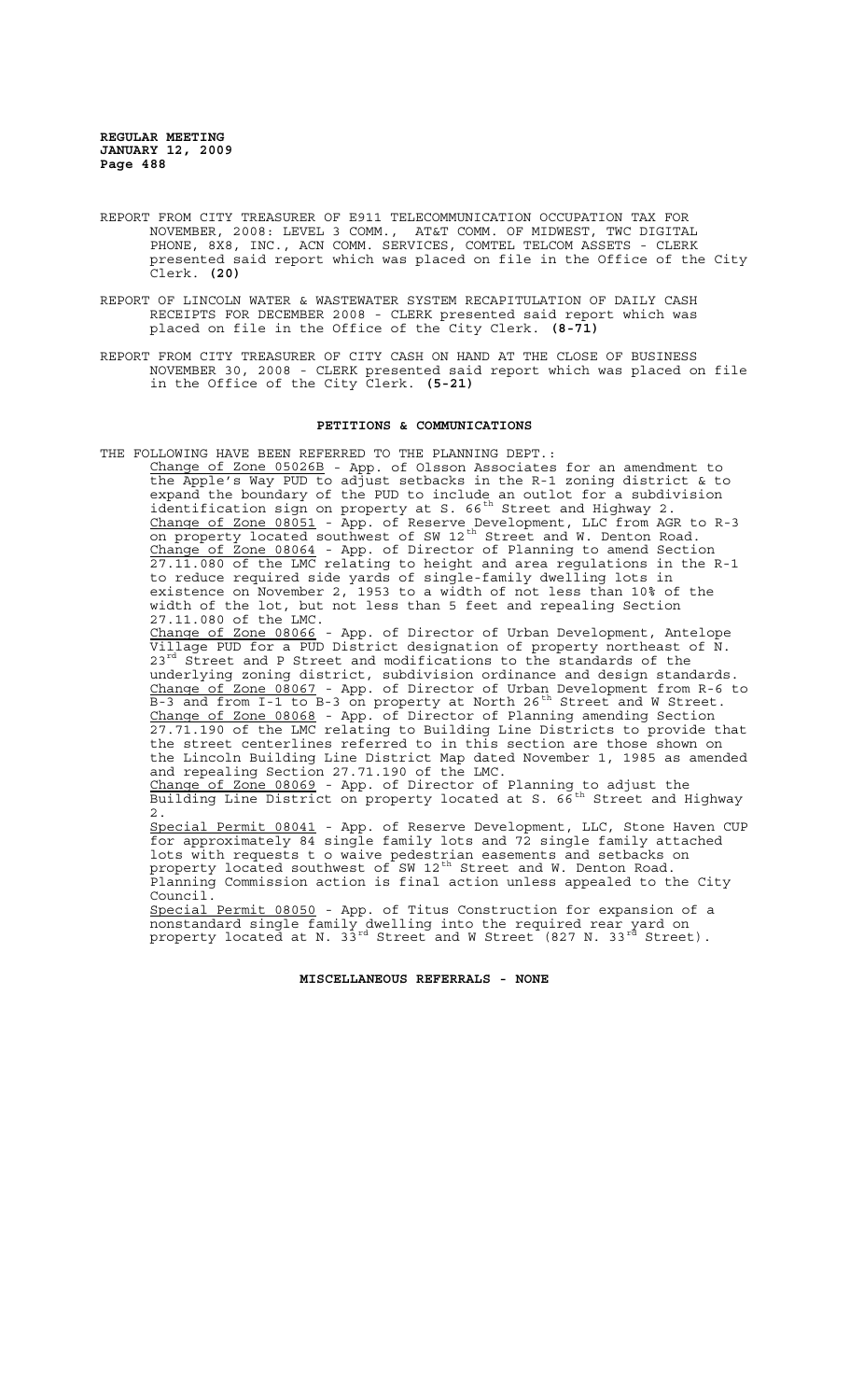#### **LIQUOR RESOLUTIONS**

APPLICATION OF NAM V. DUONG DBA NAM'S FOR A CLASS C LIQUOR LICENSE AT 940 NORTH 27<sup>TH</sup> STREET - CLERK read the following resolution, introduced by Jon Camp, who moved its adoption for denial:

A-85205 BE IT RESOLVED by the City Council of the City of Lincoln,

Nebraska:

That after hearing duly had as required by law, consideration of the facts of this application, the Nebraska Liquor Control Act, pertinent City ordinances, and the following:

- a. If the applicant is of a class of person to whom no license can be issued.
- b. If the existing population of the City of Lincoln and the projected population growth of the City of Lincoln and within the area to be served are adequate to support the proposed license.
- c. If the issuance of the license would be compatible with the nature of the neighborhood or community.
- d. If existing licenses with similar privileges adequately serve the area.
- e. If there are any existing motor vehicle and/or pedestrian traffic flow in the area or if this application would cause motor vehicle and/or pedestrian traffic flow issues.
- f. If there is an adequate number of existing law enforcement officers in the area.
- g. If there are zoning and/or distance restrictions that prevent the issuance of a license.
- h. If there are sanitation and/or sanitary conditions on or about the area.
- If a citizens' protest has been made.

The City Council recommends to the Nebraska Liquor Control Commission that the application of Nam V. Duong dba Nam's for a Class "C" liquor license, at 940 North 27th Street, Lincoln, Nebraska, be denied. The City Council has determined that the application should be denied for one or more of the following reasons:

- a. The applicant is unfit, unwilling, and/or unable to properly provide the service proposed within the City of Lincoln. b. The applicant cannot conform to all provisions and
- requirements of and rules and regulations adopted pursuant to the Nebraska Liquor Control Act and/or pertinent City ordinances.
- c. The applicant has not demonstrated that the type of management and control to be exercised over the premises described in the application will be sufficient to insure that the licensed business can conform to all provisions and requirements of and rules and regulations adopted pursuant to the Nebraska Liquor Control Act, and pertinent City ordinances.
- d. The applicant has not demonstrated that the issuance of the license is or will be required by the present or future public convenience and necessity.
- e. The applicant has failed to obtain a special permit under applicable provisions of the City's zoning restrictions.

BE IT FURTHER RESOLVED that the City Clerk is directed to transmit a copy of this resolution to the Nebraska Liquor Control Commission.

Introduced by Jon Camp<br>Illowing vote: AYES: Camp, Seconded by Cook & carried by the following vote: AYES: Camp, Cook, Emery, Eschliman, Marvin, Spatz, Svoboda; NAYS: None.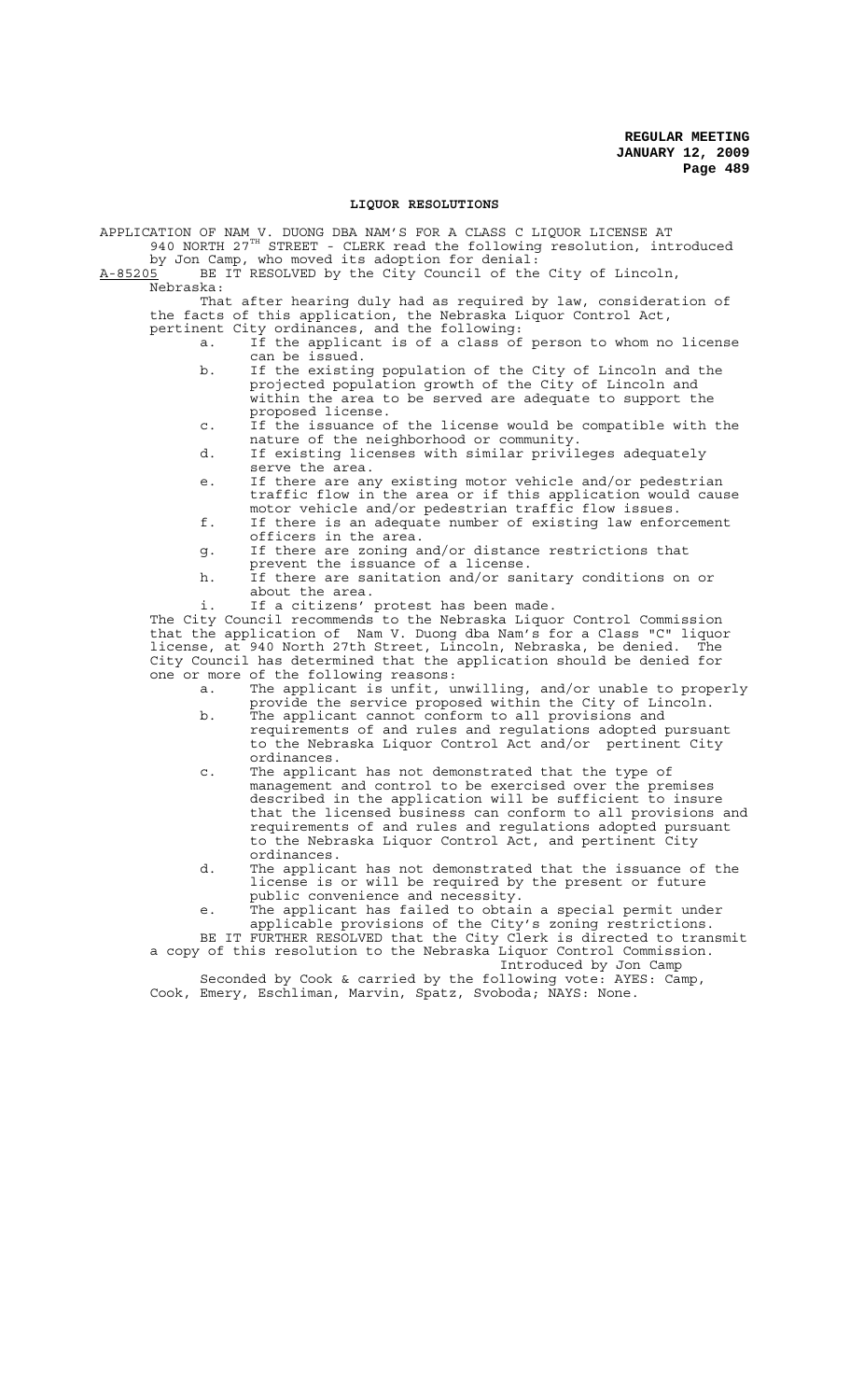# **ORDINANCES - 2ND READING & RELATED RESOLUTIONS (as required)**

- CHANGE OF ZONE 08058 APPLICATION OF BRIAN AND DEBRA MARSHALL AND EARL VISSER FOR A CHANGE OF ZONE FROM R-2 RESIDENTIAL DISTRICT TO R-T RESIDENTIAL TRANSITION DISTRICT ON PROPERTY GENERALLY LOCATED AT 3333 A STREET AND 3345 A STREET. (RELATED ITEMS 08-170, 09R-8) (12/15/08 - 1ST READING SUSPENDED; TO BE INTRODUCED 1/5/09 W/UP 08002) - CLERK read an ordinance, introduced by Doug Emery, amending the Lincoln Zoning District Maps adopted by reference and made a part of Title 27 of the Lincoln Municipal Code, pursuant to Section 27.05.020 of the Lincoln Municipal Code, by changing the boundaries of the districts established and shown thereon, the second time.
- USE PERMIT 08002 APPEAL OF LINDA M. WITFOTH FROM THE PLANNING COMMISSION APPROVAL OF USE PERMIT 08002 TO ALLOW OFFICE AND RESIDENTIAL USES AS PERMITTED USES ON PROPERTY LOCATED AT 3333 A STREET AND 3345 A STREET. (RELATED ITEMS 08-170, 09R-8) (ACTION DATE: 1/26/09)
- VACATION 08004 VACATING PORTIONS OF VINE STREET, S STREET, NORTH 20 $^{TH}$ STREET, R STREET, NORTH 18TH STREET, IT STREET, IT STREET, IT STREET, IT STREET, IT STREET, THE EAST-WEST ALLEY IN NORTH 20TH STREET, AND THE EAST-WEST ALLEY IN NORTH 18TH STREET NORTH OF VINE STREET, GENERALLY LOCATED BETWEEN NORTH 18TH STREET AND NORTH 22ND STREET AND R STREET TO VINE STREET - CLERK read an ordinance, introduced by Dan Marvin, vacating portions of Vine Street, S Street, North 20<sup>th</sup> Street, R Street, North 18th Street, the east-west alley located between North  $20^{\text{th}}$  Street and North  $22^{\text{nd}}$  Street, and the east-west alley north of Vine Street, generally located between North 18<sup>th</sup> Street and North 22<sup>nd</sup> Street, R Street to Vine Street, and retaining title thereto in the City of Lincoln, Lancaster County Nebraska, the second time.
- MISC. 08014 VACATING A PORTION OF THE HYDE PARK 1ST ADDITION FINAL PLAT AND ADJACENT PUBLIC RIGHT-OF-WAY INCLUDING PAWNEE STREET, 7TH STREET AND THE NORTH/SOUTH ALLEY THEREIN, GENERALLY LOCATED AT SOUTH 6TH STREET AND VAN DORN STREET - CLERK read an ordinance, introduced by Dan Marvin, vacating a portion of Hyde Park  $1^{\text{st}}$  Addition including all internal abutting right-of-way, generally located at South  $6^{th}$  Street and Van Dorn Street, Lincoln, Lancaster County, Nebraska, and retaining title thereto in the City of Lincoln, Nebraska, the second time.
- CHANGE OF ZONE 08059 AMENDING CHAPTER 27.69 OF THE LINCOLN MUNICIPAL CODE RELATING TO SIGNS BY AMENDING SECTIONS 27.69.047 AND 27.69.049 TO ELIMINATE RESTRICTIONS REGARDING THE LOCATION OF SIGNS WITHIN 660 FEET OF A DESIGNED INTERSTATE AND REPEALING SECTIONS 27.69.047 AND 27.69.049 AS HITHERTO EXISTING - CLERK read an ordinance, introduced by Dan Marvin, amending Chapter 27.69 of the Lincoln Municipal Code relating to Signs by amending Sections 27.69.047 and 27.69.049 to eliminate restrictions regarding the location of signs within 660 feet of a designated interstate; and repealing Sections 27.69.047 and 27.69.049 of the Lincoln Municipal Code as hitherto existing, the second time.
- CHANGE OF ZONE 08060 AMENDING CHAPTER 27.03 OF THE LINCOLN MUNICIPAL CODE RELATING TO ZONING CODE DEFINITIONS BY ADDING A NEW SECTION NUMBERED 27.03.634 TO PROVIDE A DEFINITION FOR TRUCK STOP; AMENDING SECTIONS 27.39.020 AND 27.43.020 OF THE LINCOLN MUNICIPAL CODE RELATING TO PERMITTED USES IN THE H-1 INTERSTATE COMMERCIAL DISTRICT AND H-3 HIGHWAY COMMERCIAL DISTRICT, RESPECTIVELY, TO ADD TRUCK STOPS AS A PERMITTED USE IN SAID DISTRICT; AND REPEALING SECTION 27.39.020 AND 27.43.020 AS HITHERTO EXISTING - CLERK read an ordinance, introduced by Dan Marvin, amending Chapter 27.03 of the Lincoln Municipal Code relating to zoning code definitions by adding a new section numbered 27.03.634 to provide a definition for truck stop; amending Sections 27.39.020 and 27.43.020 of the Lincoln Municipal Code relating to permitted uses in the H-1 Interstate Commercial District and H-3 Highway Commercial District, respectively, to add truck stops as a permitted use in said districts; and repealing Sections 27.39.020 and 27.43.020 of the Lincoln Municipal Code as hitherto existing, the second time.
- CHANGE OF ZONE 08062 APPLICATION OF LIGHTHOUSE FOR A CHANGE OF ZONE FROM R-4 RESIDENTIAL DISTRICT TO R-6 RESIDENTIAL DISTRICT, ON PROPERTY GENERALLY LOCATED EAST OF THE SOUTHEAST CORNER OF SOUTH 26TH STREET AND N STREET - CLERK read an ordinance, introduced by Dan Marvin, amending the Lincoln Zoning District Maps adopted by reference and made a part of Title 27 of the Lincoln Municipal Code, pursuant to Section 27.05.020 of the Lincoln Municipal Code, by changing the boundaries of the districts established and shown thereon, the second time.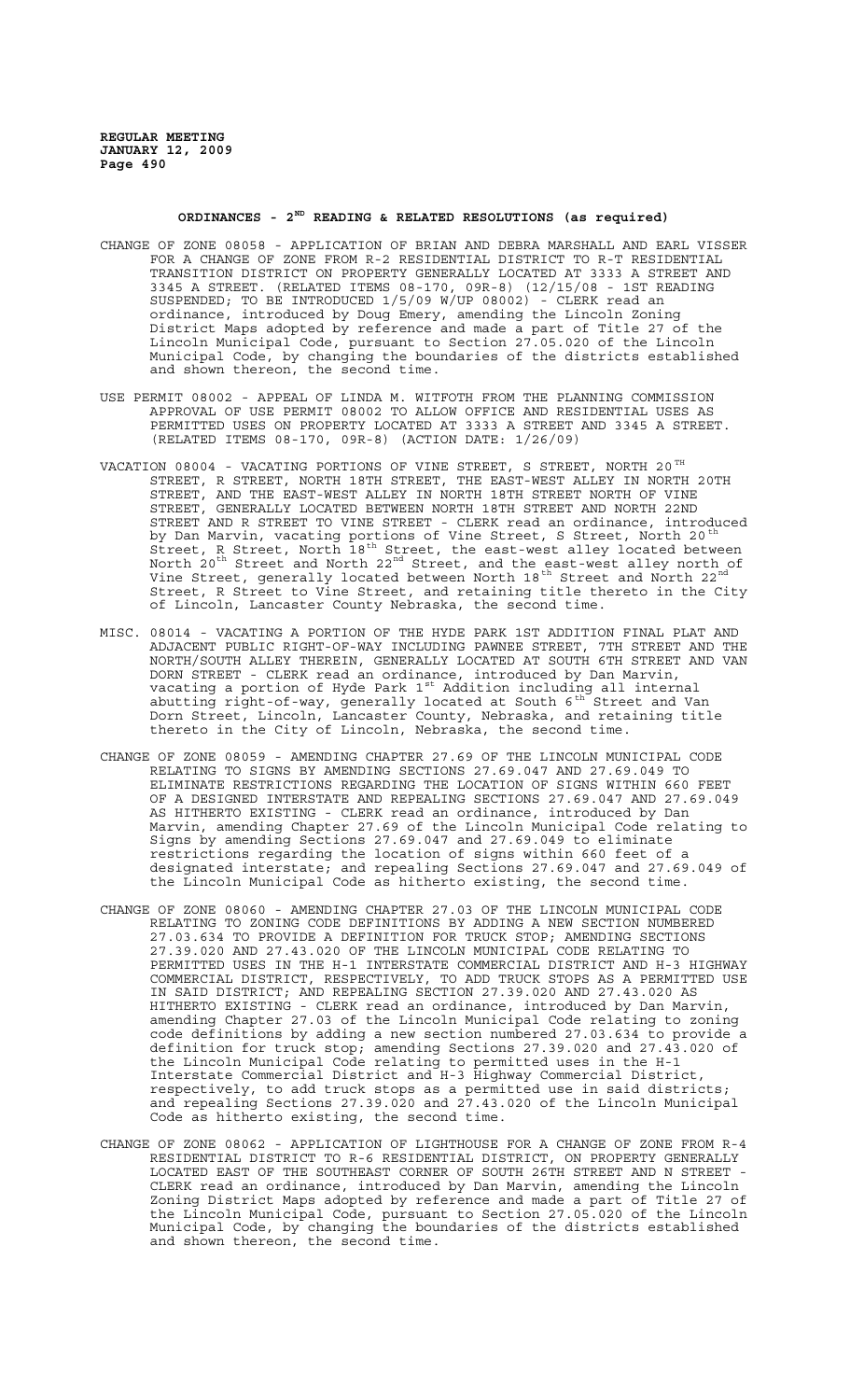CHANGE OF ZONE 08063 - AMENDING SECTION 27.69.090 OF THE LINCOLN MUNICIPAL CODE RELATING TO PERMITTED SIGNS FOR CHURCHES, SCHOOLS AND COMMUNITY PLAYHOUSES TO CONDITIONALLY ALLOW AN ELECTRONIC CHANGEABLE COPY SIGN FRONTING ON AN ARTERIAL STREET; AND REPEALING SECTION 27.69.090 AS HITHERTO EXISTING - CLERK read an ordinance, introduced by Dan Marvin, amending Section 27.69.090 of the Lincoln Municipal Code relating to permitted signs for churches, schools and community playhouses to conditionally allow an electronic changeable copy sign fronting on an arterial street; and repealing Section 27.69.090 of the Lincoln Municipal Code as hitherto existing, the second time.

## **PUBLIC HEARING RESOLUTIONS**

APPROVING A COOPERATIVE AGREEMENT BETWEEN THE NEBRASKA DEPARTMENT OF ENVIRONMENTAL QUALITY AND THE CITY OF LINCOLN REGARDING STATE OF NEBRASKA GRANT FUNDING FROM THE STORMWATER MANAGEMENT PLAN. (12/1/08 - PLACED ON PENDING INDEFINITELY) (REQUEST TO REMOVE FROM PENDING FOR P.H. & ACTION 1/12/09) (1/5/09 - REMOVED FROM PENDING TO HAVE P.H. & ACTION 1/12/09) - CLERK read the following resolution, introduced by Ken Svoboda, who moved its adoption:<br>A-85206 BE IT RESOLVED by the City

BE IT RESOLVED by the City Council of the City of Lincoln, Nebraska:

That the attached Cooperative Agreement between the City of Lincoln and the Nebraska Department of Environmental Quality (NDEQ) regarding grant funding from the state Stormwater Management Plan Program, upon the terms and conditions as set forth in said Agreement, is hereby approved and the Mayor is authorized to execute said Agreement on behalf of the City. This Agreement provides for NDEQ grant funding to implement programs and projects in association with the City of Lincoln's Stormwater Management Program.

The City Clerk is directed to transmit an executed original Agreement to Ben Higgins, Public Works and Utilities Department, 901 N.  $6<sup>th</sup> Street, for transmitted to the Nebraska Department of Environmental$ Quality.

Introduced by Ken Svoboda Seconded by Spatz & carried by the following vote: AYES: Camp, Cook, Emery, Eschliman, Marvin, Spatz, Svoboda; NAYS: None.

ACCEPTING THE REPORT OF NEW AND PENDING CLAIMS AGAINST THE CITY AND APPROVING DISPOSITION OF CLAIMS SET FORTH FOR THE PERIOD OF DECEMBER 1 - 31, 2008 - PRIOR to reading:

CAMP Moved to remove the Schmidt claim to have continued public hearing and action on January 26, 2009.

Seconded by Emery & carried by the following vote: AYES: Camp, Cook, Emery, Eschliman, Marvin, Svoboda; NAYS: Spatz.

CLERK Read the following resolution, introduced by Dan Marvin, who moved its adoption:<br><u>A-85207</u> BE IT R

BE IT RESOLVED by the City Council of the City of Lincoln, Nebraska:

That the claims listed in the attached report, marked as Exhibit "A", dated December 31, 2008, of various new and pending tort claims filed against the City of Lincoln with the Office of the City Attorney or the Office of the City Clerk, as well as claims which have been disposed of, are hereby received as required by Neb. Rev. Stat. § 13-905 (Reissue 1997). The dispositions of claims by the Office of the City Attorney, as shown by the attached report, are hereby approved:<br>
Dale & Nancy Schmidt \$1,612,500.00 Gina Olson \$ 100.00

|  | Dale & Nancy Schmidt $$1,612,500.00$ |        | Gina Olson                        | 100.00    |
|--|--------------------------------------|--------|-----------------------------------|-----------|
|  | Omar E. Maqana                       | 101.00 | Professional Security Consultants | 1,239.82  |
|  |                                      |        | Lilia Garcia                      | 100.00    |
|  |                                      |        | Tracie Sanchez                    | 323.22    |
|  |                                      |        | Joseph Wilford                    | 1,985.49  |
|  |                                      |        | Patricia A. Vogel                 | 946.10    |
|  |                                      |        | Jan L. Crosby                     | 1,500.00  |
|  |                                      |        | Shannon Johnson                   | 70,000.00 |
|  |                                      |        | Arlene Brubaker                   | 60,000.00 |
|  |                                      |        |                                   |           |

The City Attorney is hereby directed to mail to the various claimants listed herein a copy of this resolution which shows the final disposition of their claim.

Introduced by Dan Marvin

Seconded by Spatz & carried by the following vote: AYES: Camp, Cook, Emery, Eschliman, Marvin, Spatz, Svoboda; NAYS: None.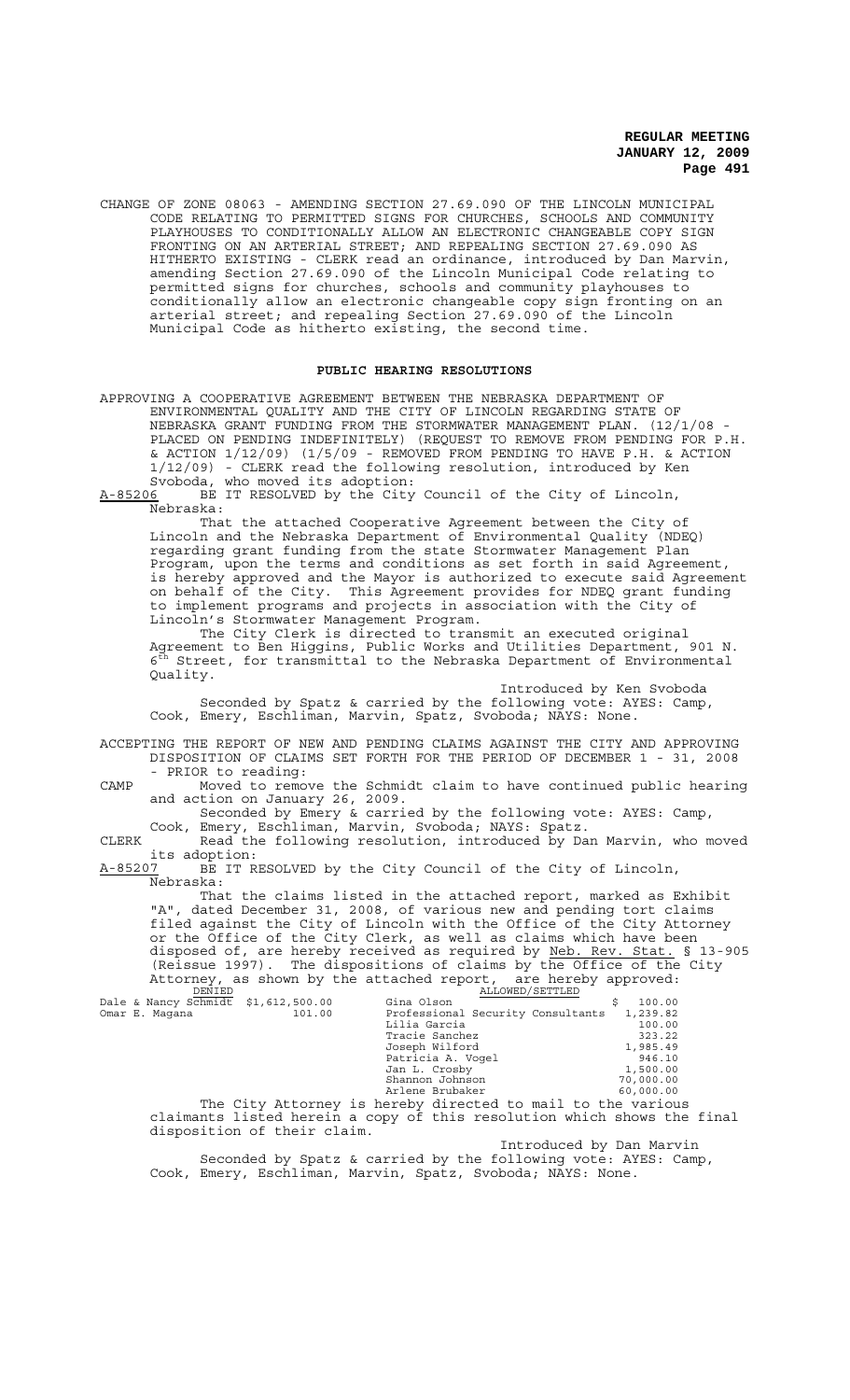APPROVING A CONTRACT BETWEEN THE CITY AND WESTERN PATHOLOGY CONSULTANTS, INC. INVOLVING THE EXPENDITURE OF MONEY FROM APPROPRIATIONS OF MORE THAN ONE YEAR FOR DRUG AND ALCOHOL TESTING SERVICES FOR THE PERIOD OF JANUARY 1, 2009 THROUGH DECEMBER 31, 2011 - PRIOR to reading: SVOBODA Moved to amend Bill No. 09R-2 to accept the substitute Agreement between the City of Lincoln, Nebraska and Western Pathology Consultants, Inc. For Drug and Alcohol Testing Services. Seconded by Emery & carried by the following vote: AYES: Camp, Cook, Emery, Eschliman, Marvin, Spatz, Svoboda; NAYS: None. CLERK Read the following resolution, introduced by Dan Marvin, who moved its adoption:<br><u>A-85208</u> WHEREAS WHEREAS, the City of Lincoln desires to enter into a contract with Western Pathology Consultants, Inc. to perform drug and alcohol testing services; and

WHEREAS, said contract will involve the expenditure of money from appropriations of more than one fiscal year and Article VII, Section 3 of the Charter of the City of Lincoln provides that no such expenditure of money from appropriations of more than one year shall be valid unless approved by resolution of the Council.<br>NOW, THEREFORE, BE IT RESOLVED b

THEREFORE, BE IT RESOLVED by the City Council of the City of Lincoln, Nebraska:

That a contract between the City of Lincoln and Western Pathology Consultants, Inc. for drug and alcohol testing services upon the terms and conditions as set out in said Agreement which is attached hereto as Attachment "A" is hereby approved and the Mayor is authorized to execute the same on behalf of the City.

The City Clerk is directed to return one fully executed copy of this resolution and the Agreements to the Personnel Department for transmittal to Western Pathology Consultants, Inc.

Introduced by Dan Marvin Seconded by Emery & carried by the following vote: AYES: Camp, Cook, Emery, Eschliman, Marvin, Spatz, Svoboda; NAYS: None.

APPROVING AND RATIFYING AN AGREEMENT BETWEEN THE CITY, LANCASTER COUNTY AND THE UNIVERSITY OF NEBRASKA BOARD OF REGENTS ON BEHALF OF THE COLLEGE OF DENTISTRY FOR THE CLINICAL TRAINING OF DENTAL AND DENTAL HYGIENE STUDENTS AT THE LINCOLN-LANCASTER COUNTY HEALTH DEPARTMENT FOR A TERM OF JULY 1, 2008 THROUGH JUNE 30, 2011 - CLERK read the following resolution, introduced by Dan Marvin, who moved its adoption:

A-85209 BE IT RESOLVED by the City Council of the City of Lincoln, Nebraska:

That the Service Agreement between the City of Lincoln and the University of Nebraska Board of Regents on behalf of the College of Dentistry for the clinical training of dental and dental hygiene students upon the terms and conditions as set forth in said Agreement, which is attached hereto marked as Attachment "A" and made a part hereof by reference, is hereby accepted and approved and the Mayor is hereby authorized to execute said Agreement on behalf of the City.

Introduced by Dan Marvin Seconded by Svoboda & carried by the following vote: AYES: Camp, Cook, Emery, Eschliman, Marvin, Spatz, Svoboda; NAYS: None.

WAIVER 08008 - APPLICATION OF ROBERT SNELL TO WAIVE THE REQUIREMENTS OF THE LAND SUBDIVISION ORDINANCE TO INSTALL SIDEWALKS ALONG THE WEST SIDE OF SOUTH 39TH STREET ABUTTING LOTS 1 AND 2, SNELL ADDITION, GENERALLY LOCATED AT SOUTH 39TH STREET AND CALVERT STREET - PRIOR to reading:

SPATZ Moved to amend Bill No. 09R-9 in line 11 by deleting the word "not" and in line 16 delete the word "denied" and replace it with the word granted.

Seconded by Svoboda & carried by the following vote: AYES: Camp, Cook, Emery, Eschliman, Spatz, Svoboda; NAYS: Marvin.

CLERK read the following resolution, introduced by Dan Marvin, who moved its adoption:

A-85210 WHEREAS, Snell Addition, generally located at South 39th Street and Calvert Street was previously approved by the City of Lincoln; and WHEREAS, pursuant to the Land Subdivision Ordinance, the

conditions of approval for Snell Addition required the installation of sidewalks along the west side of South 39th Street abutting Lots 1 and 2, Snell Addition; and

WHEREAS, applicant has requested a modification of the Land Subdivision Ordinance to waive said requirement pursuant to § 26.31.010 of the Lincoln Municipal Code; and

WHEREAS, the Planning Commission has reviewed said request and has recommended denial of said waiver; and

WHEREAS, the City Council finds that the strict application of the requirement that sidewalks be installed along South 39th Street would not result in actual difficulties or substantial hardship or injustice to the property owner.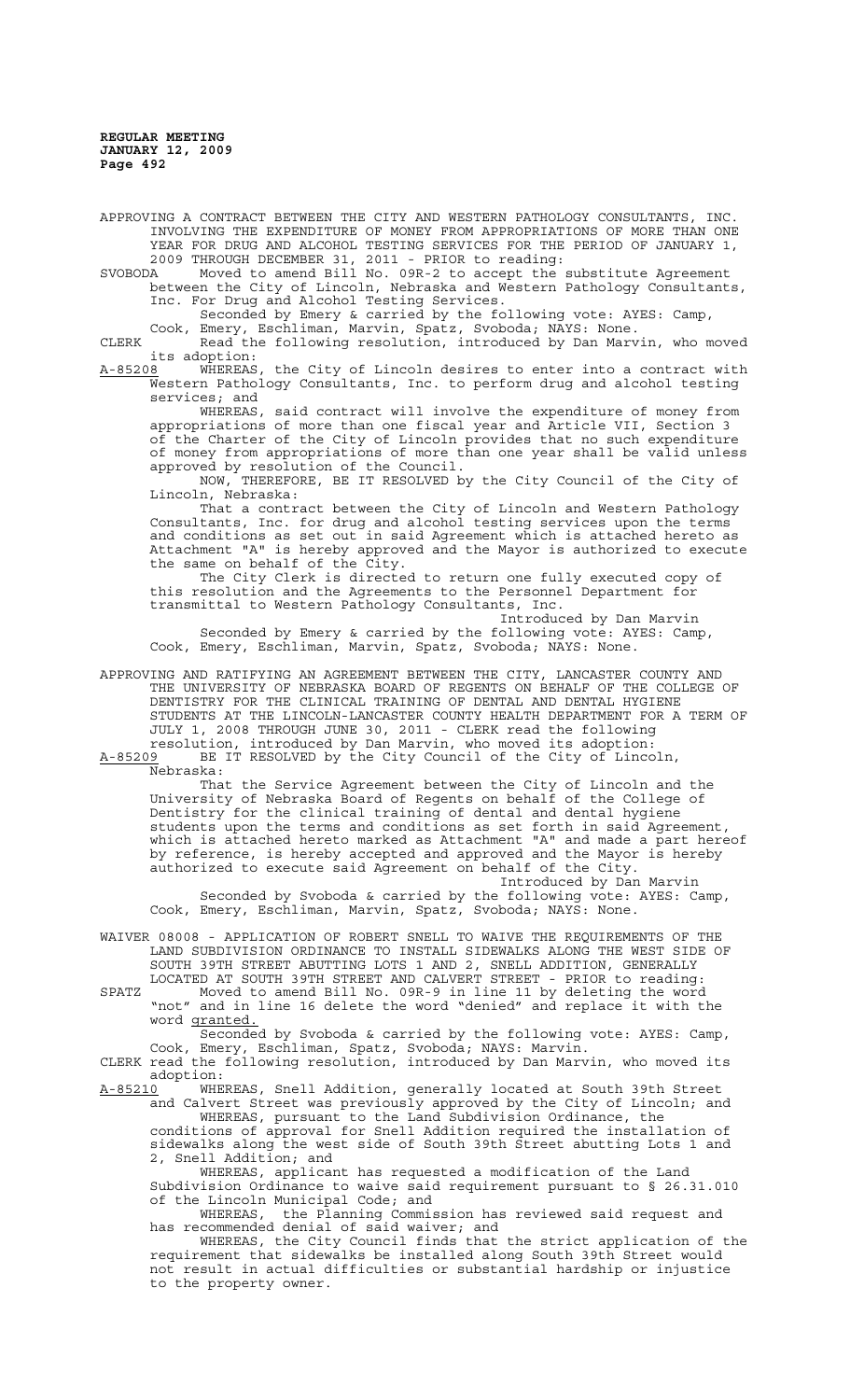NOW, THEREFORE, BE IT RESOLVED by the City of Lincoln, Nebraska: That the requested waiver of the requirement of the Land Subdivision Ordinance that sidewalks be installed on the west side of South 39th Street abutting Lots 1 and 2, Snell Addition, is hereby denied.

Introduced by Dan Marvin Seconded by Svoboda & carried by the following vote: AYES: Camp, Cook, Emery, Eschliman, Spatz, Svoboda; NAYS: Marvin.

# **ORDINANCE - 1ST READING & RELATED RESOLUTIONS (AS REQUIRED)- NONE**

#### **ORDINANCES - 3RD READING & RELATED RESOLUTIONS (as required)**

 APPROVING A SIX-YEAR LEASE AGREEMENT BETWEEN THE CITY AND FRONTIER HARLEY DAVIDSON INC. FOR SEVEN POLICE MOTORCYCLES - CLERK read an ordinance, introduced by Doug Emery, an ordinance accepting and approving a lease agreement between the City of Lincoln, Nebraska and Frontier Harley Davidson, Inc. For seven Harley Davidson police motorcycles for use by the Police Department, the third time.

EMERY Moved to pass the ordinance as read.

Seconded by Svoboda & carried by the following vote: AYES: Camp, Cook, Emery, Eschliman, Marvin, Spatz, Svoboda; NAYS: None. The ordinance, being numbered **#19192**, is recorded in Ordinance Book #26, Page

CHANGE OF ZONE 08057 – APPLICATION OF URBAN DEVELOPMENT FOR A CHANGE OF ZONE FROM B-3 COMMERCIAL DISTRICT TO P PUBLIC USE DISTRICT AND FROM B-3 COMMERCIAL DISTRICT TO B-3 COMMERCIAL PUD ON PROPERTY GENERALLY LOCATED AT NORTH 48TH STREET FROM COLBY STREET TO ADAMS STREET - CLERK read an ordinance, introduced by Doug Emery, an ordinance amending the Lincoln Zoning District Maps attached to and made a part of Title 27 of the Lincoln Municipal Code, as provided by Section 27.05.020 of the Lincoln Municipal Code, by changing the boundaries of the districts established and shown thereon, the third time.

EMERY Moved to pass the ordinance as read. Seconded by Svoboda & carried by the following vote: AYES: Camp,

Cook, Emery, Eschliman, Marvin, Spatz, Svoboda; NAYS: None. The ordinance, being numbered **#19193**, is recorded in Ordinance Book #26, Page

#### **REGISTERED TO SPEAK SESSION - NONE**

#### **OPEN MICROPHONE SESSION**

Mike Morosin, 1500 N. 15<sup>th</sup> St., came forward to express opposition to using the Carnegie Library as a new location of the Matt Talbot Kitchen.

This matter was taken under advisement.

Ed Patterson, 700 N.  $24^{th}$  Street, came forward to state he is not in favor of Matt Talbot Kitchen leasing the historic Carnegie Library. This matter was taken under advisement.

#### **MISCELLANEOUS BUSINESS**

#### **PENDING -**

CAMP Moved to extend the Pending List to January 26, 2009. Seconded by Emery & carried by the following vote: AYES: Camp, Emery, Eschliman, Marvin, Spatz, Svoboda; NAYS: None; ABSENT: Cook.

## **UPCOMING RESOLUTIONS - NONE**